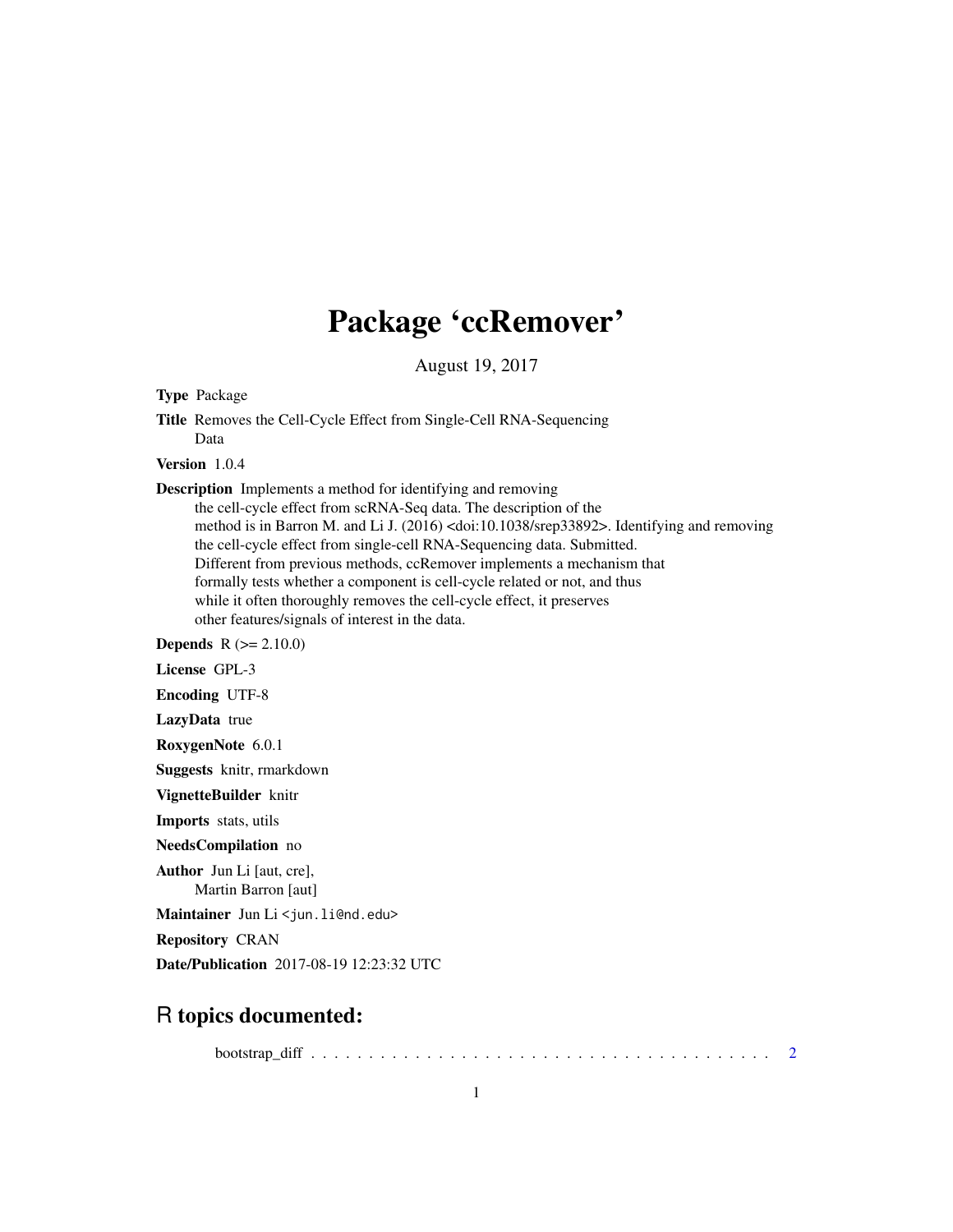#### <span id="page-1-0"></span>2 bootstrap\_diff

| Index | $\boldsymbol{9}$ |
|-------|------------------|

bootstrap\_diff *Calculates the difference in the loading score for cell-cycle and control genes*

#### Description

This function is only used internally inside ccRemover. The function calcualtes the average load difference on the cell-cycle and control genes. Bootstrap resampling is then used to provide a score for each component. Please see the original manuscript for the mathematical details.

#### Usage

bootstrap\_diff(xy, xn, nboot = 200, bar = TRUE)

#### Arguments

| xy    | The data for the genes which are annotated to the cell-cycle, <i>i.e.</i> those genes for<br>which "if cc" is TRUE.                                                    |
|-------|------------------------------------------------------------------------------------------------------------------------------------------------------------------------|
| xn    | The data for the genes which are not annotated to the cell-cycle, control genes,<br>genes for which "if cc" is FALSE                                                   |
| nboot | The number of bootstrap repititions to be carried out on each iteration to deter-<br>mine the significance of each component.                                          |
| bar   | Whether to display a progress bar or not. The progress bar will not work in<br>R-markdown enviornments so this option may be turned off. The default value<br>is TRUE. |

#### Value

A data frame containing the loadings for each component on the cell-cycle and control genes as well as the difference between the loadings and the bootstrapped statistic for each loading.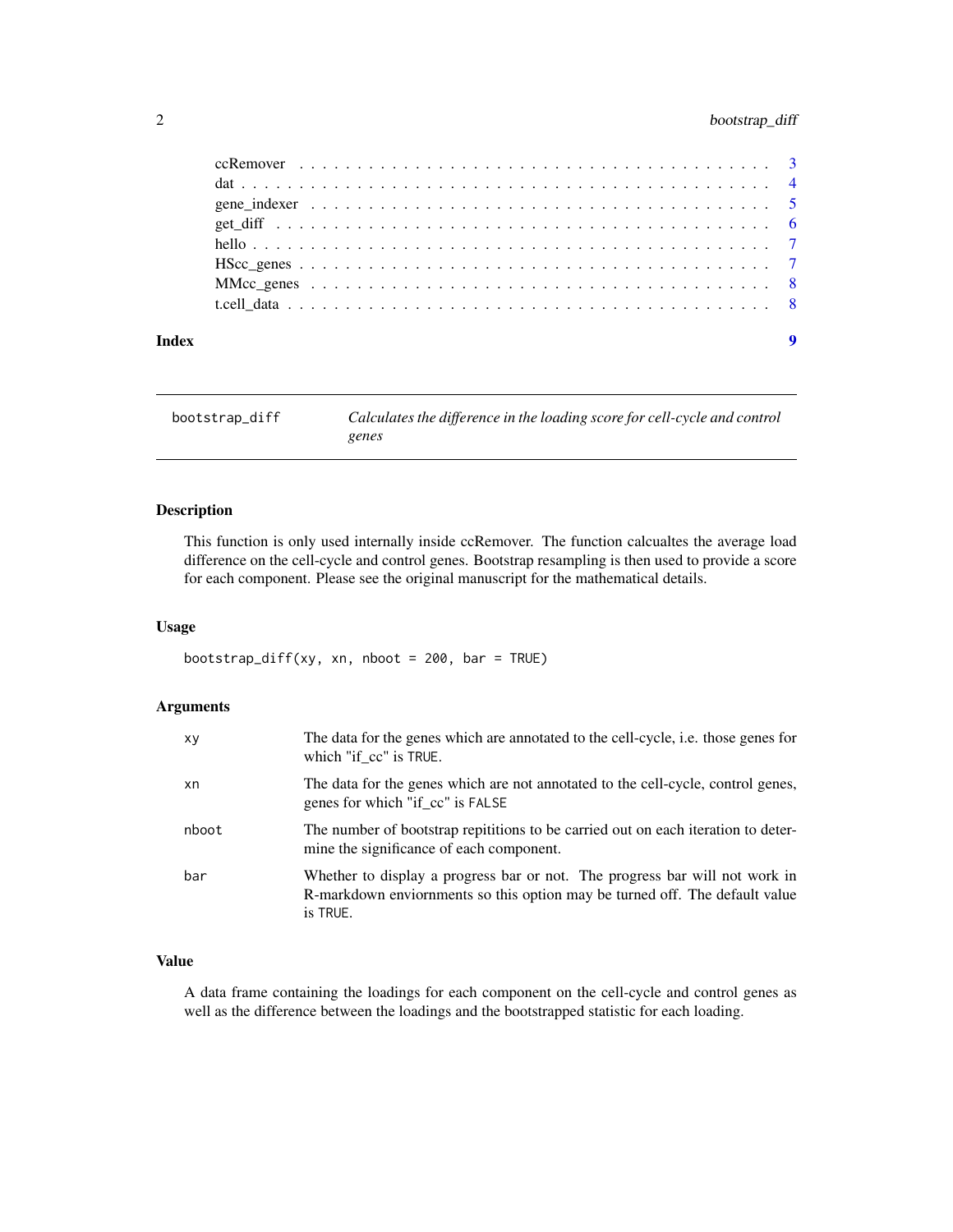<span id="page-2-0"></span>

#### Description

ccRemover returns a data matrix with the effects of the cell-cycle removed.

#### Usage

```
ccRemover(dat, cutoff = 3, max_it = 4, nboot = 200, ntop = 10,
 bar = TRUE)
```
#### Arguments

| dat      | A list containing a data frame, x, that contains gene expression measurements<br>with each column representing a sample and each row representing a gene and<br>a logical vector, if_cc, that indicates which of the genes/rows are related to the<br>cell-cycle or factor of interest.                                                                                                                                       |
|----------|-------------------------------------------------------------------------------------------------------------------------------------------------------------------------------------------------------------------------------------------------------------------------------------------------------------------------------------------------------------------------------------------------------------------------------|
|          | It is recommended that the elements of x are log-transformed and centered for<br>each gene. For example if x contains TPM measurements then we suggest the<br>following two-steps: Step 1: $dat$ \$x <- $log(data$ x + 1) Step 2: $dat$ \$x -<br>rowMeans(dat\$x) ccRemover requires that the samples have been properly nor-<br>malized for sequencing depth and we recommend doing so prior to applying the<br>above steps. |
|          | The if _cc vector must be the same length as the number of rows in x and have<br>elements equal to TRUE for genes which are related to the cell-cycle and and<br>elements equal to FALSE for genes which are unrelated to the cell-cycle.                                                                                                                                                                                     |
| cutoff   | The significance cutoff for identifying sources of variation related to the cell-<br>cycle. The default value is 3, which roughly corresponds to a p-value of 0.01.                                                                                                                                                                                                                                                           |
| $max_it$ | The maximum number of iterations for the algorithm. The default value is 4.                                                                                                                                                                                                                                                                                                                                                   |
| nboot    | The number of bootstrap repititions to be carried out on each iteration to deter-<br>mine the significance of each component.                                                                                                                                                                                                                                                                                                 |
| ntop     | The number of components considered tested at each iteration as cell-cycle ef-<br>fects. The default value if 10                                                                                                                                                                                                                                                                                                              |
| bar      | Whether to display a progress bar or not. The progress bar will not work in<br>R-markdown enviornments so this option may be turned off. The default value<br>is TRUE.                                                                                                                                                                                                                                                        |

#### Details

Implements the algorithm described in Barron, M. & Li, J. "Identifying and removing the cell-cycle effect from scRNA-Sequencing data" (2016), Scientific Reports. This function takes a normalized, log-transformed and centered matrix of scRNA-seq expression data and a list of genes which are known to be related to the cell-cycle effect. It then captures the main sources of variation in the data and determines which of these are related to the cell-cycle before removing those that are. Please see the original manuscript for further details.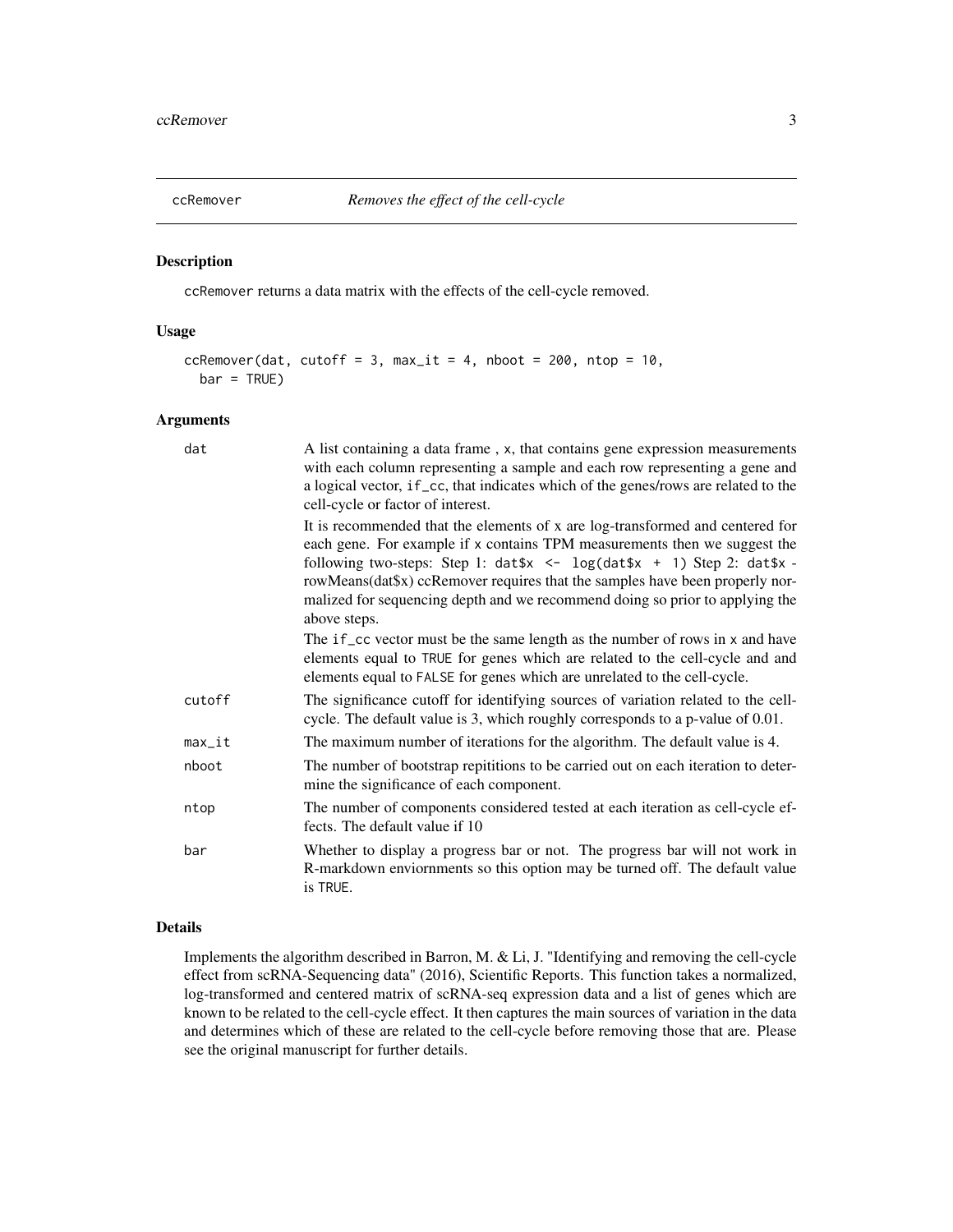#### <span id="page-3-0"></span>Value

A data matrix with the effects of the cell-cycle removed.

#### Examples

```
set.seed(10)
# Load in example data
data(t.cell_data)
head(t.cell_data[,1:5])
# Center data and select small sample for example
t_cell_data_cen <- t(scale(t(t.cell_data[,1:20]), center=TRUE, scale=FALSE))
# Extract gene names
gene_names <- rownames(t_cell_data_cen)
# Determine which genes are annotated to the cell-cycle
cell_cycle_gene_indices <- gene_indexer(gene_names,
species = "mouse", name_type = "symbol")
# Create "if_cc" vector
if_cc <- rep(FALSE,nrow(t_cell_data_cen))
if_cc[cell_cycle_gene_indices] <- TRUE
# Move data into list
dat <- list(x=t_cell_data_cen, if_cc=if_cc)
# Run ccRemover
## Not run:
xhat \leq ccRemover(dat, cutoff = 3, max_it = 4, nboot = 200, ntop = 10)
## End(Not run)
# Run ccRemover with reduced bootstrap repetitions for example only
xhat \leq ccRemover(dat, cutoff = 3, max_it = 4, nboot = 20, ntop = 10)
head(xhat[,1:5])
# Run ccRemover with more compoents considered
## Not run:
xhat \leq ccRemover(dat, cutoff = 3, max_it = 4, nboot = 200, ntop = 15)
## End(Not run)
```
dat *A simulated scRNA-Seq data.*

#### Description

This data contains expression levels (log-transformed and centered) for 50 cells and 2000 genes. The 50 cells are randomly assigned to two cell types and three cell-cycle stages. 400 genes are assigned as cell-cycle genes, and the other 1600 genes are control genes. For descriptions of how we generated this data, please refer to the paper.

#### Usage

data(dat)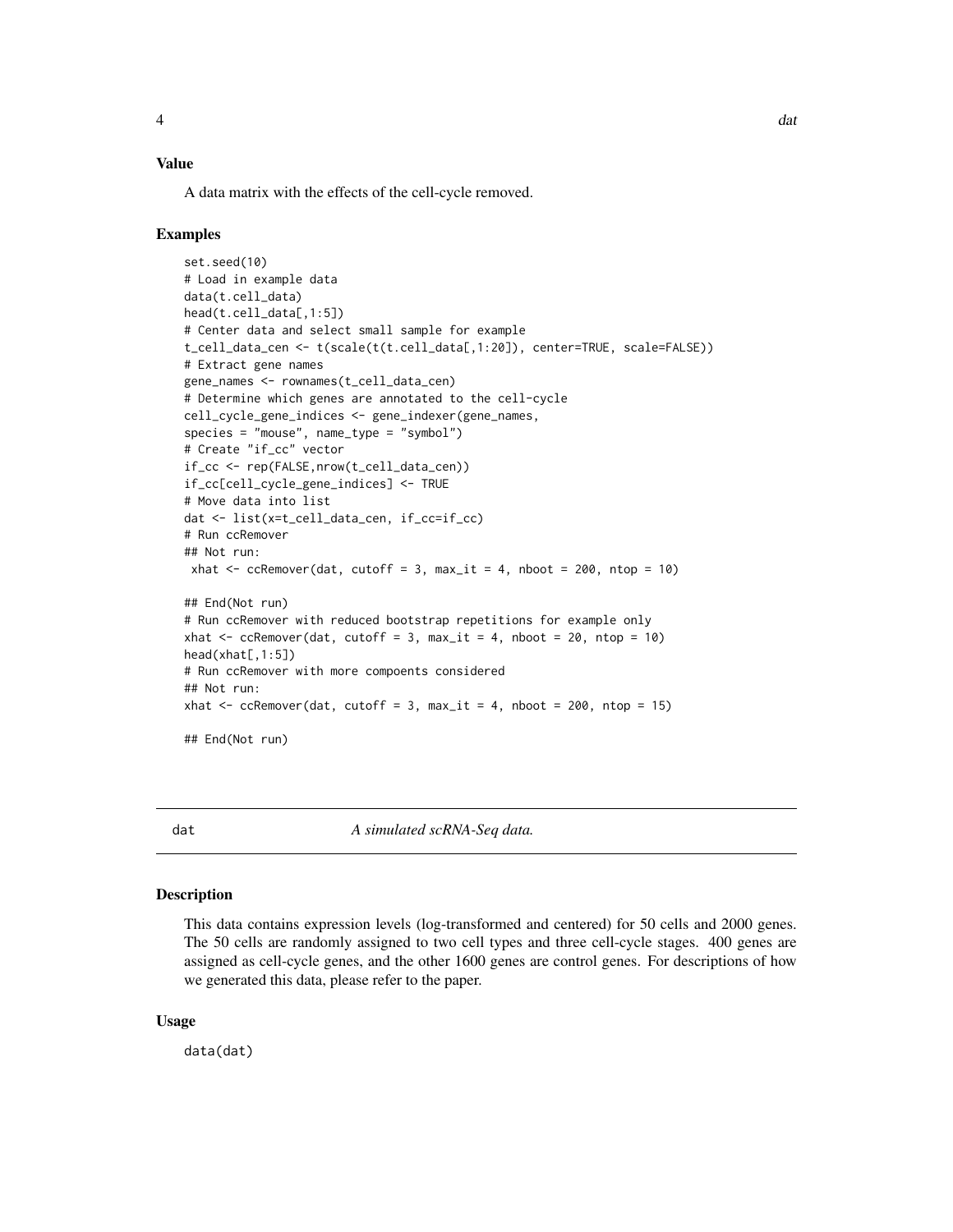#### <span id="page-4-0"></span>gene\_indexer 5

#### Format

A list that contains the following attributes (only x and if.cc are used by ccRemover.main.)

- x the data matrix. rows are genes, and columns are cells. These should be treated as log-transformed and centered (each row has mean 0) expression levels.
- if.cc a vector of values FALSE's or TRUE's, denoting whether the genes are cell-cycle related or control.
- n the number of cells.  $n = ncol(x)$ .
- p the number of genes.  $p= nrow(x)$ .
- pc the number of cell-cycle genes. pc=sum(if.cc).
- ct cell types. a vector of values 1 and 2.
- cc cell-cycle stages. a vector of values 1, 2, or 3.

#### Value

A simulated dataset used to demonstrate the application of ccRemover

gene\_indexer *Identifies genes annotated to the cell-cycle*

#### Description

Determines which of the genes contained in the dataset are annotated ti the cell-cycle. This is a preprocessing function for ccRemover. Genes can be either mouse or human and either official gene symbols, Ensembl, Entrez or Unigene IDs.

#### Usage

```
gene_indexer(gene_names, species = NULL, name_type = NULL)
```
#### Arguments

| gene_names | A vector containing the gene names for the dataset.                                                                                                                 |
|------------|---------------------------------------------------------------------------------------------------------------------------------------------------------------------|
| species    | The species which the gene names are from. Either "human" or "mouse".                                                                                               |
| name_type  | The type of gene name considered either, Ensembl gene IDS ("ensembl"), off-<br>ical gene symbols (symbol), Entrez gene IDS ("entrez"), or Unigene IDS<br>(unigene). |

#### Value

A vector containg the indices of genes which are annotated to the cell-cycle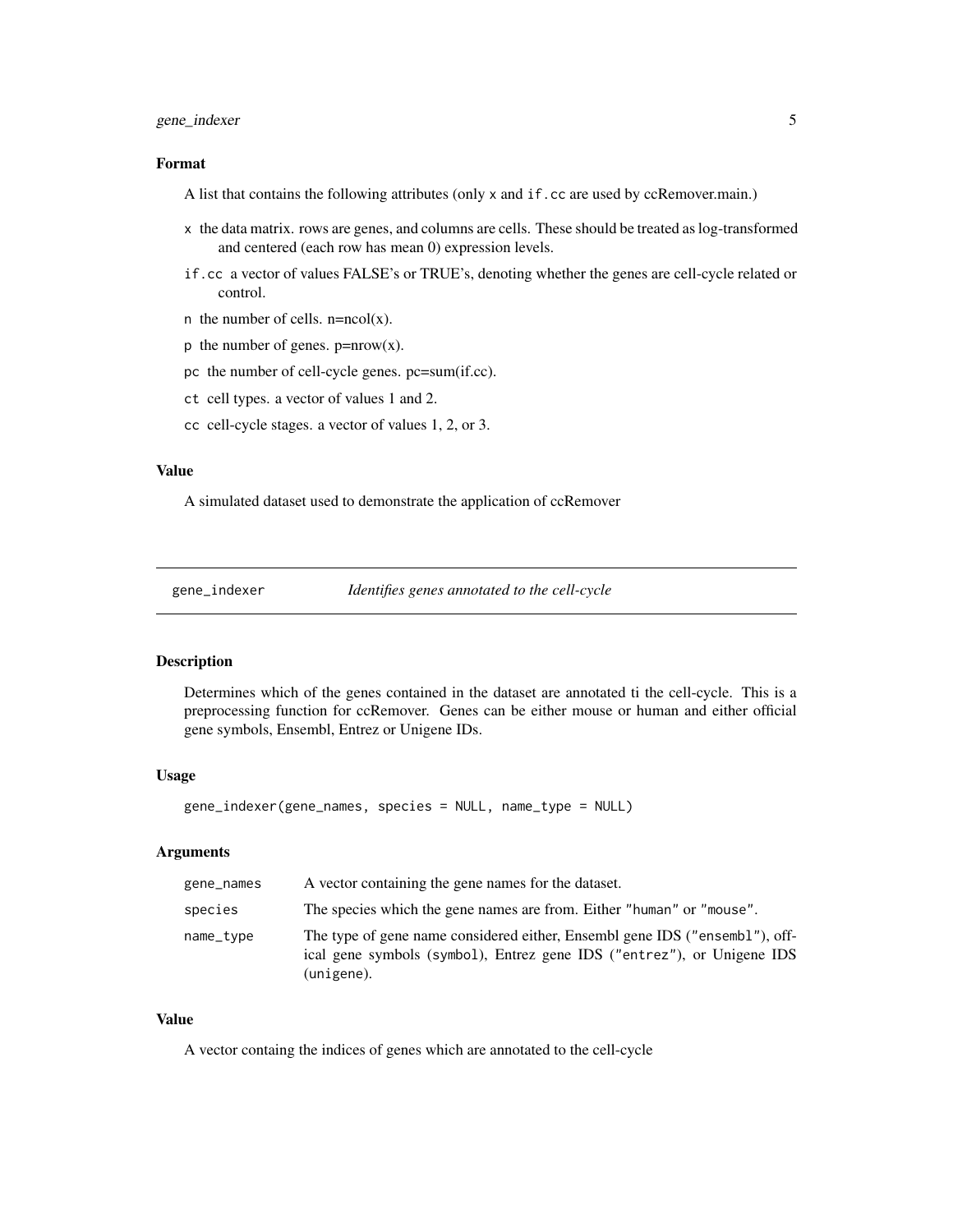#### Examples

```
set.seed(10)
# Load in example data
data(t.cell_data)
head(t.cell_data[,1:5])
# Center example data
t_cell_data_cen <- t(scale(t(t.cell_data), center=TRUE, scale=FALSE))
# Extract gene names
gene_names <- rownames(t_cell_data_cen)
# Determine which genes are annotated to the cell-cycle
cell_cycle_gene_indices <- gene_indexer(gene_names = gene_names,
species = "mouse", name_type = "symbol")
# Create "if_cc" vector
if_cc <- rep(FALSE,nrow(t_cell_data_cen))
if_cc[cell_cycle_gene_indices] <- TRUE
# Can allow the function to automatically detect the name type
cell_cycle_gene_indices <- gene_indexer(gene_names = gene_names,
species = NULL, name_type = NULL)
```
get\_diff *Calculates the average load difference between the cell-cycle genes and control genes for each component.*

#### Description

This is an interal function for use by "bootstrap\_diff" only.

#### Usage

get\_diff(xy, xn)

#### Arguments

| XV | The data for the genes which are annotated to the cell-cycle, i.e. those genes for<br>which "if cc" is TRUE.         |
|----|----------------------------------------------------------------------------------------------------------------------|
| xn | The data for the genes which are not annotated to the cell-cycle, control genes,<br>genes for which "if cc" is FALSE |

#### Value

A data frame containing the loadings for each component on the cell-cycle and control genes.

<span id="page-5-0"></span>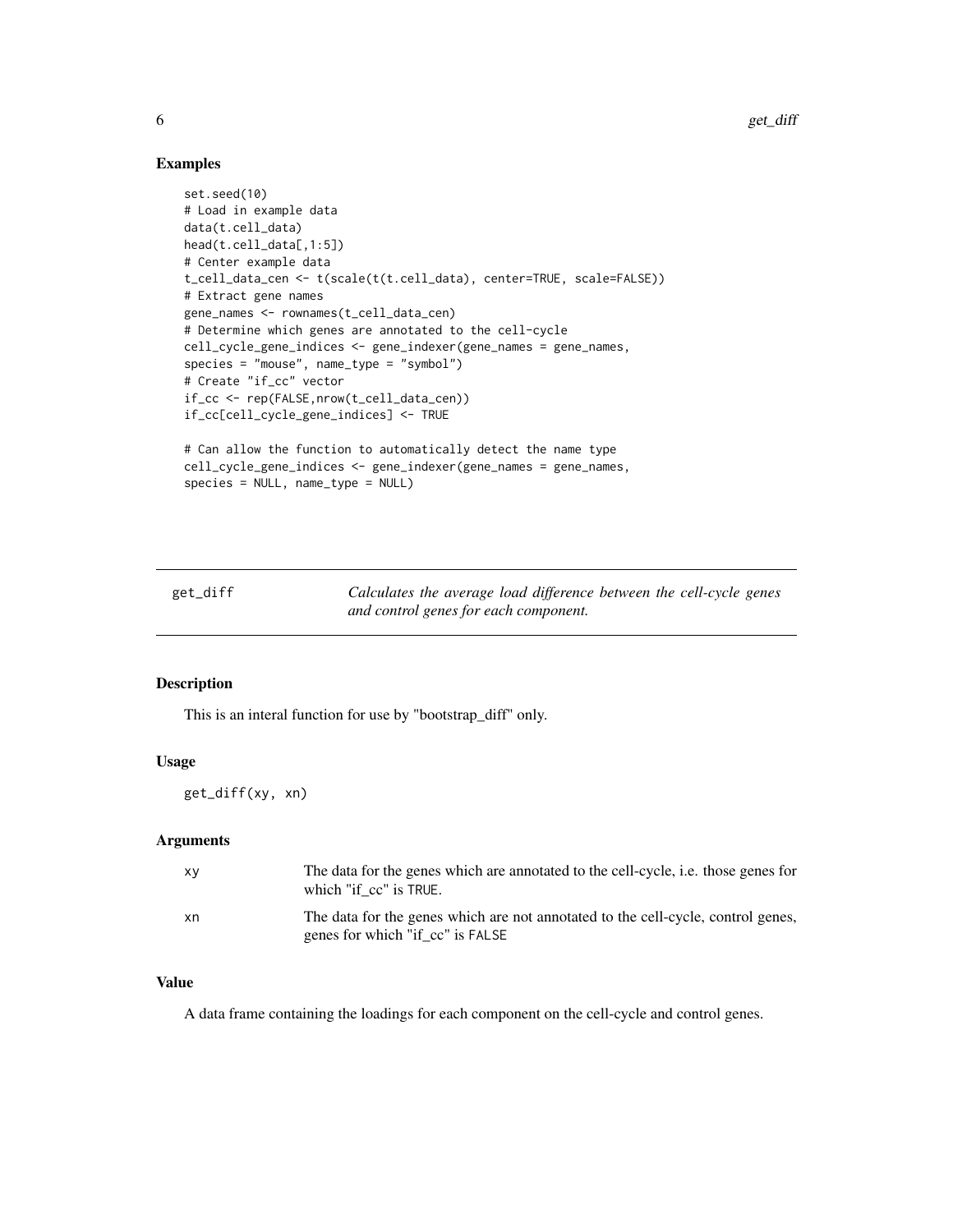<span id="page-6-0"></span>hello *Hello, World!*

#### Description

Prints 'Hello, world!'.

#### Usage

hello()

#### Examples

hello()

HScc\_genes *Homo Sapien genes which are annotated to the cell-cycle*

#### Description

This data set contains Homo Sapien genes which are annotated to the cell-cycle. These genes were retrieved from biomart and are intended for use with the "gene\_indexer" function. The data set contains the gene names in four different formats, Ensemble Gene IDs (1838 values), HGNC symbols (1740 values), Entrez Gene IDs (1744 values) and Unigene IDs (1339).

#### Usage

data("HScc\_genes")

#### Format

A data set that contains with the following attributes

human\_cell\_cycle\_genes A data frame with four columns corresponding to each of the different ID formats.

#### Value

A data set containing genes annotated to the cell-cycle in different ID formats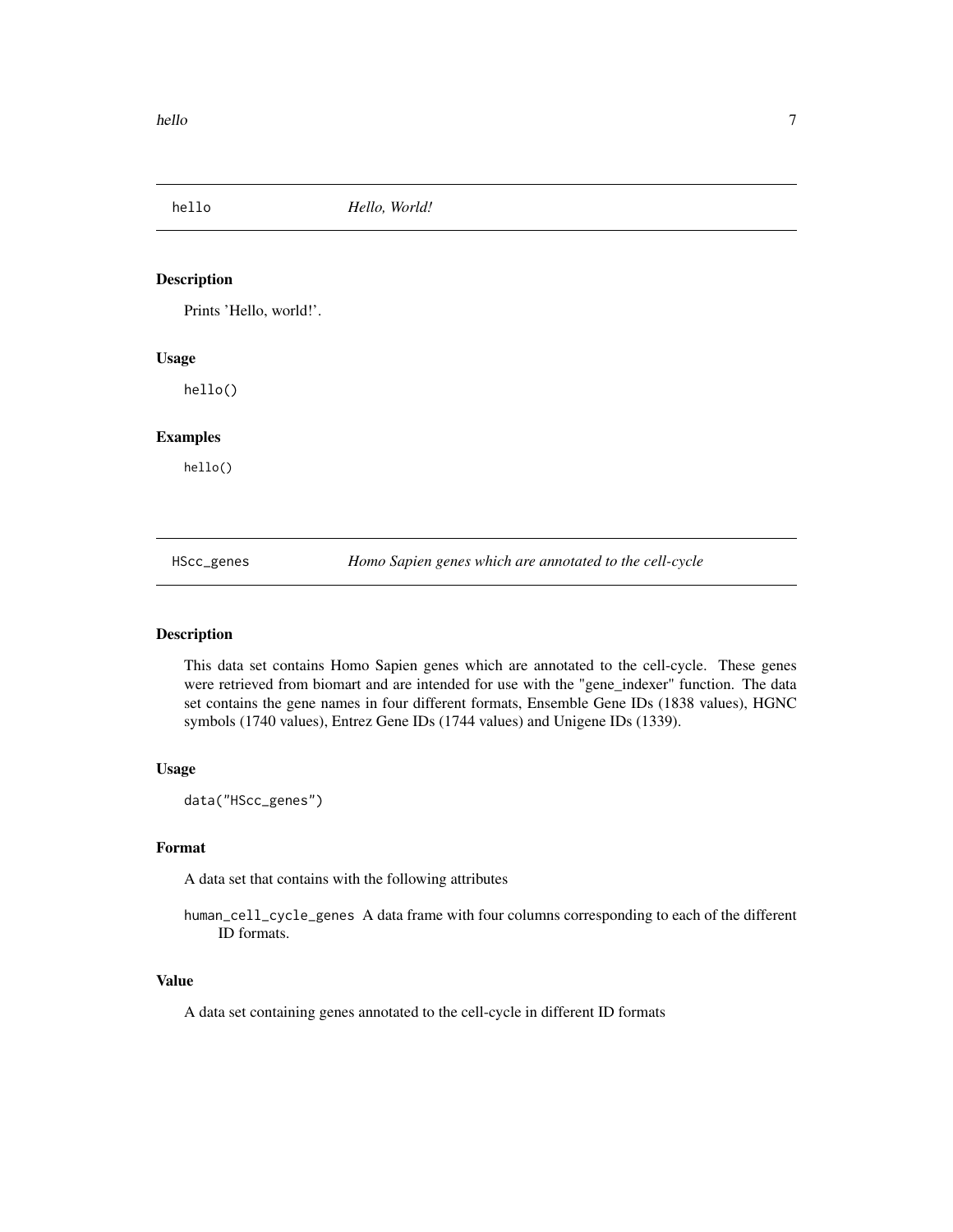<span id="page-7-0"></span>

#### **Description**

This data set contains Mus Musculus genes which are annotated to the cell-cycle. These genes were retrieved from biomart and are intended for use with the "gene\_indexer" function. The data set contains the gene names in three different formats, Ensemble Gene IDs (1433 values), MGI symbols (1422 values), Entrez Gene IDs (1435 values) and Unigene IDs (1102 values).

#### Usage

data("MMcc\_genes")

#### Format

A data set that contains with the following attributes

mouse\_cell\_cycle\_genes A data frame with four columns corresponding to each of the different ID formats.

#### Value

A dataset containing genes annotated to the cell-cycle in different ID formats

t.cell\_data *Single-Cell RNA-Seq data from differentiating T-helper cells*

#### **Description**

This data contains expression levels (log-transformed normalized count values) for 81 cells and 14,147 genes. The data was normalized using ERCC spike-ins. This data was generated by Mahata, B. et al (2014). The processed data was retrieved from the supplementary material of Buettner et al. (2015), for descriptions of how the data was processed, please refer to their paper.

#### Usage

data(t.cell\_data)

#### Format

A data set that contains with the following attributes

t.cell\_data the data matrix. rows are cells, and columns are genes. These should be treated as log-transformed and normalized

#### Value

A scRNA-Seq dataset with gene expression levels for 187 T-helper cells